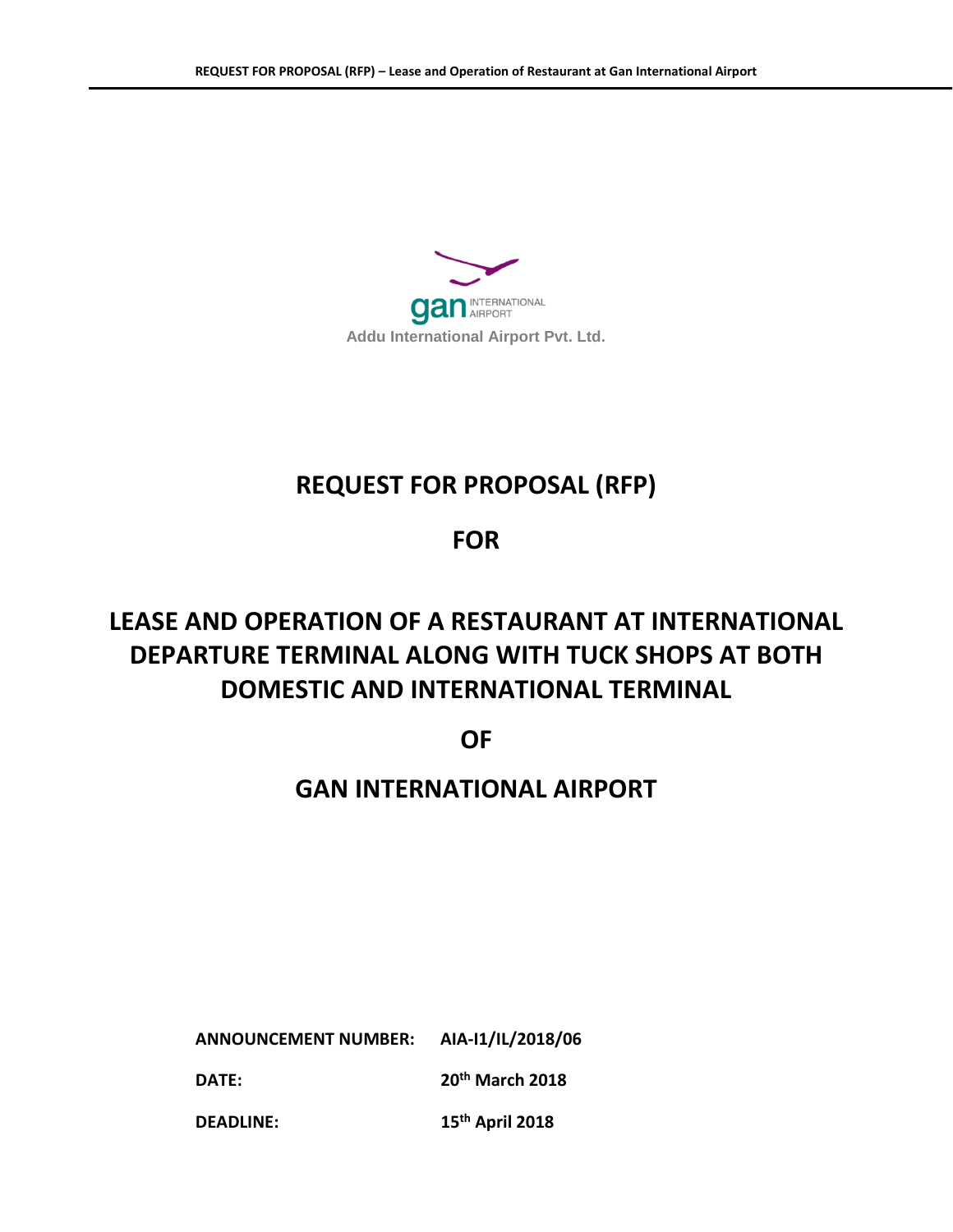#### **1. INTRODUCTION**

Addu International Airport Pvt Ltd is seeking parties to operate a Restaurant at International Departure Terminal along with a tuck shop at both international and domestic departure terminal at Gan International Airport for a period of 03 years. This request for proposal provides guidelines for submitting the proposal including details of requirements and cost responsibilities. This RFP also states the selection criteria.

#### **1.1 Background**

Addu International Airport Pvt Ltd (AIA), with its registered business at Gan, Addu City, was formed in 2011, to undertake development and operation of Gan International Airport.

#### **1.2 Schedule Of Bidding Process**

| Announcement of Invitation for RFP | $22nd$ March 2018                                   |
|------------------------------------|-----------------------------------------------------|
| Enguiries                          | $22^{nd}$ March 2018 to 12 <sup>th</sup> April 2018 |
| Submission of proposal             | On or before 15 <sup>th</sup> April 2018, 14:00hrs  |
| Opening proposal                   | 15 <sup>th</sup> April 2018 14:00hrs                |

#### **2. INSTRUCTION TO BIDDERS**

#### **2.1 Information and General Conditions**

- a) Each bidder may submit only one proposal. Submitting more than one proposal will result in disqualification of all the proposals submitted by the Bidder.
- b) The Proposal shall be compiled in Dhivehi or English.
- c) Prices should be quoted in USD.
- d) The validity of the Bid shall be 60 days (02 months) from the date of bid opening.
- e) During the tenure of the lease, the Leased Property shall be used solely for the purposes specified.
- f) During the lease period of the agreement, Lessee shall not have the right to transfer the agreement to a third party. Such action may result in termination of the contract signed.
- g) No construction or modification of building or facilities other than those minimally necessary for separation of land plots will be allowed. The nominated party/organization shall be solely responsible for all costs associated with any such development or modification. Any such development or modification of minimal infrastructure shall be conducted after prior approval in writing by Addu International Airport Pvt Ltd to eliminate any dispute. Lessee shall submit drawings, plans and details of materials to be used while requesting for approval.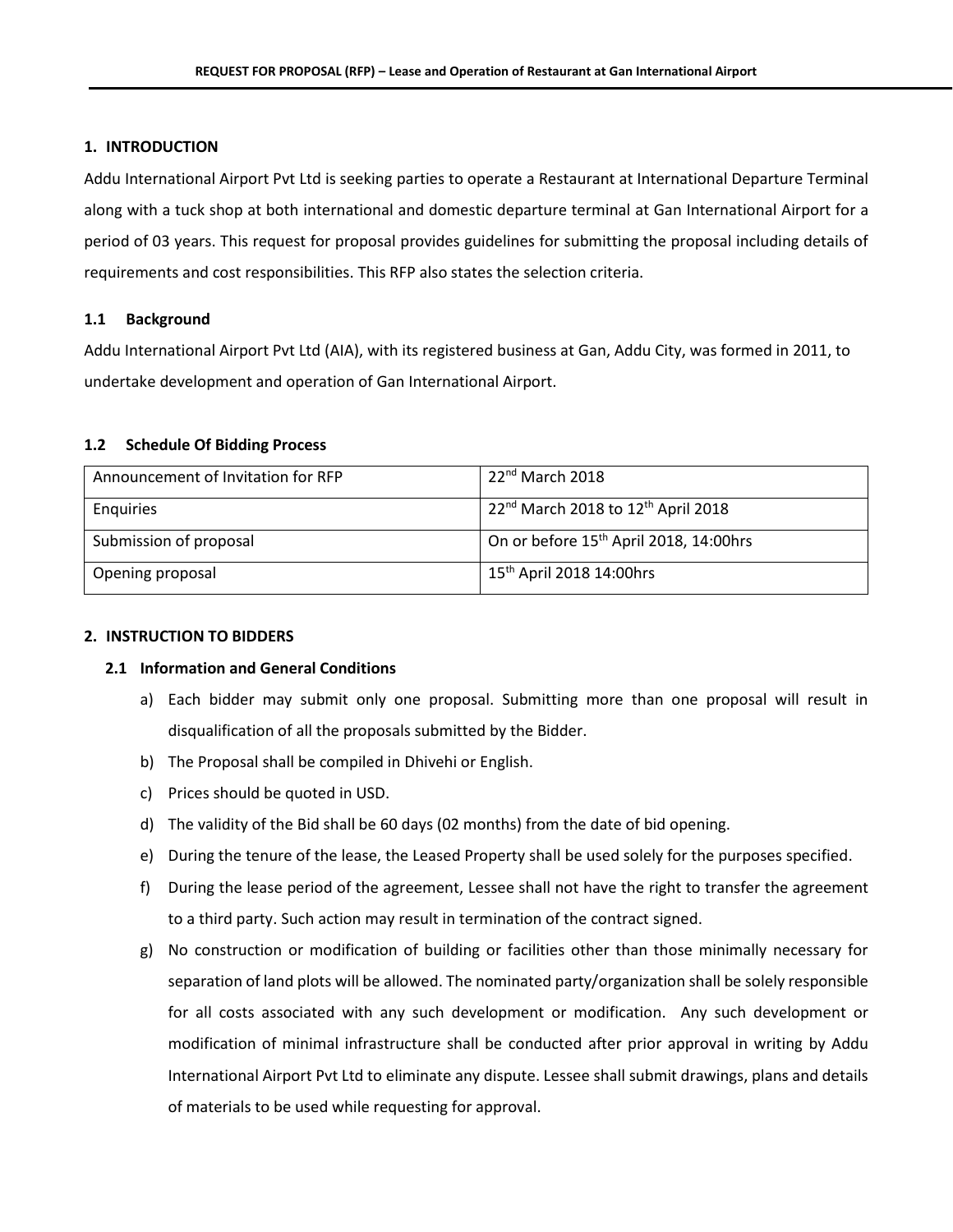- h) If the Bidder requires additional storage facilities to warehouse the supplies of the Restaurant, AIA to provide lease storage space based on the availability, at an additional cost. Lease of such space shall be done separately and is not included in this Proposal.
- i) The Lessee shall acquire all the relevant licenses to operate their businesses and shall comply with the rules and regulation set forth by the Government of the Maldives.
- j) The Lessee shall also comply with the guidelines set out by relevant authorities and standards of the Food and Drugs authority as well as rules and regulations set forth by Aviation Security and other regulatory authorities including customs and immigration.
- k) The Bidder should provide, if a limited liability company, a Board Resolution authorizing the signatory of the Bid and related documents and subsequent agreements. If the Bidder is an individual business, then authorized signatory should be the owner or any other party authorized by the owner through POA.
- l) AIA reserves the right to change the Bid Document if a need arises and all such changes shall be communicated in writing to all registered Bidders and receipt of such notice shall be duly acknowledged by the Bidder.
- m) All costs and expenses relating to preparation of the Bid shall be borne by the Bidder. AIA is not responsible for reimbursing any such expenses incurred.
- n) The map and layout of the designated area for Restaurant is attached in Annex 1.

#### **2.2 Period of Lease & Rent Rate**

- a) The properties leased shall include premises for restaurant and tuck shop within international departure terminal as well as small space to operate a tuck shop within domestic departure terminal. The property shall be leased for a maximum period of 03 Years. Properties shall be further leased after deliberation.
- b) The minimum monthly rent shall be USD1,000 (United States Dollar One Thousand). The rates shall be reviewed after one year.
- c) The Lessee shall also pay 15% of sales from operation of restaurant and shops to Lessor as revenue sharing fee. This payment could be paid monthly or bi-annually as agreed by both parties.
- d) Rates should be clearly written in numeric and in works. If there is any alteration or amendment of rates within the proposal, such alteration should be duly signed by the authorized signatory.
- $e$ ) The property shall be in operation within 06 months from the date of signing the lease agreement. The first month shall be Grace Period for which no rent will be charged.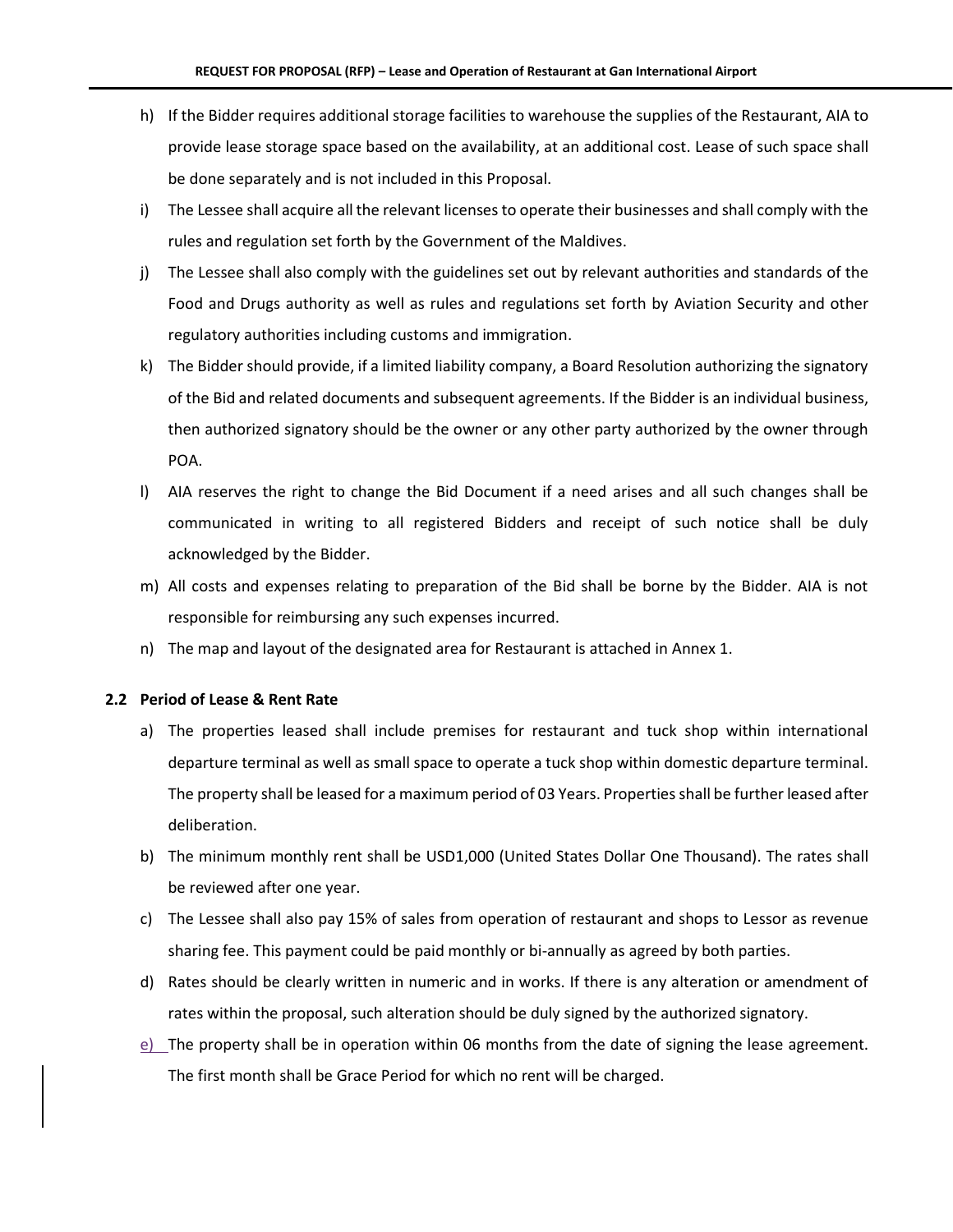#### **2.3 Facilities and amenities provided**

- a) Electricity to all premises
- b) Water supply well water (to restaurant)
- c) Network connection to all premises
- d) Common toilets outside the restaurant

Utility bills and thirty party bills shall be payable by the Lessee based on consumption.

#### **2.4 Duties of the Lessee**

- a) The Lessee shall be responsible for utility expenses, duty or any other charges levied on the business.
- b) The Lessee shall provide the Lessor with access to POS software and any other accounting software to view audit trail of the restaurant and shop operation.
- c) The Lessee shall maintain the Lease Property clean at all times. All costs involved in disposal of waste shall be borne by the Lessee and waste disposal shall be in conformity with rules and regulation set forth by all relevant regulatory bodies.

#### **2.5 Services to be provided**

- i) The Departure Terminal Restaurant shall only sell items that are permitted by the relevant regulatory bodies and no other items shall be sold from the restaurant.
- ii) The Departure Terminal Restaurant shall be able to cater for the different food and beverage requirements of the passenger and shall be able to provide different delicacies such as Asian, Continental or Ala Carte. The tuck shop at domestic terminal shall be open at all times (scheduled flight times). AIA shall submit a schedule of required minimum opening times for departure terminal restaurant and tuck shop. Failure to open the restaurant and shops as required by AIA shall result in termination of the contract.
- iii) The Lessee shall provide Point of Sale service. The Lessee shall also provide monthly sales report to the Lessor.
- iv) The Restaurant should provide passenger with Mineral Water for drinking.

#### **2.6 Bid Security**

a) Lessee shall furnish a Bank Guarantee or deposit of MVR15,000/- as Bid Security. Bank Guarantee should be provided by a Bank acceptable to AIA. This bank guarantee shall be valid for 60 days from the date of Bid opening. The Bid Security shall, be in the form of a cashier's check, or certified check, or a guarantee, or a bond from a bank located in the Maldives. The format of the Bid Security should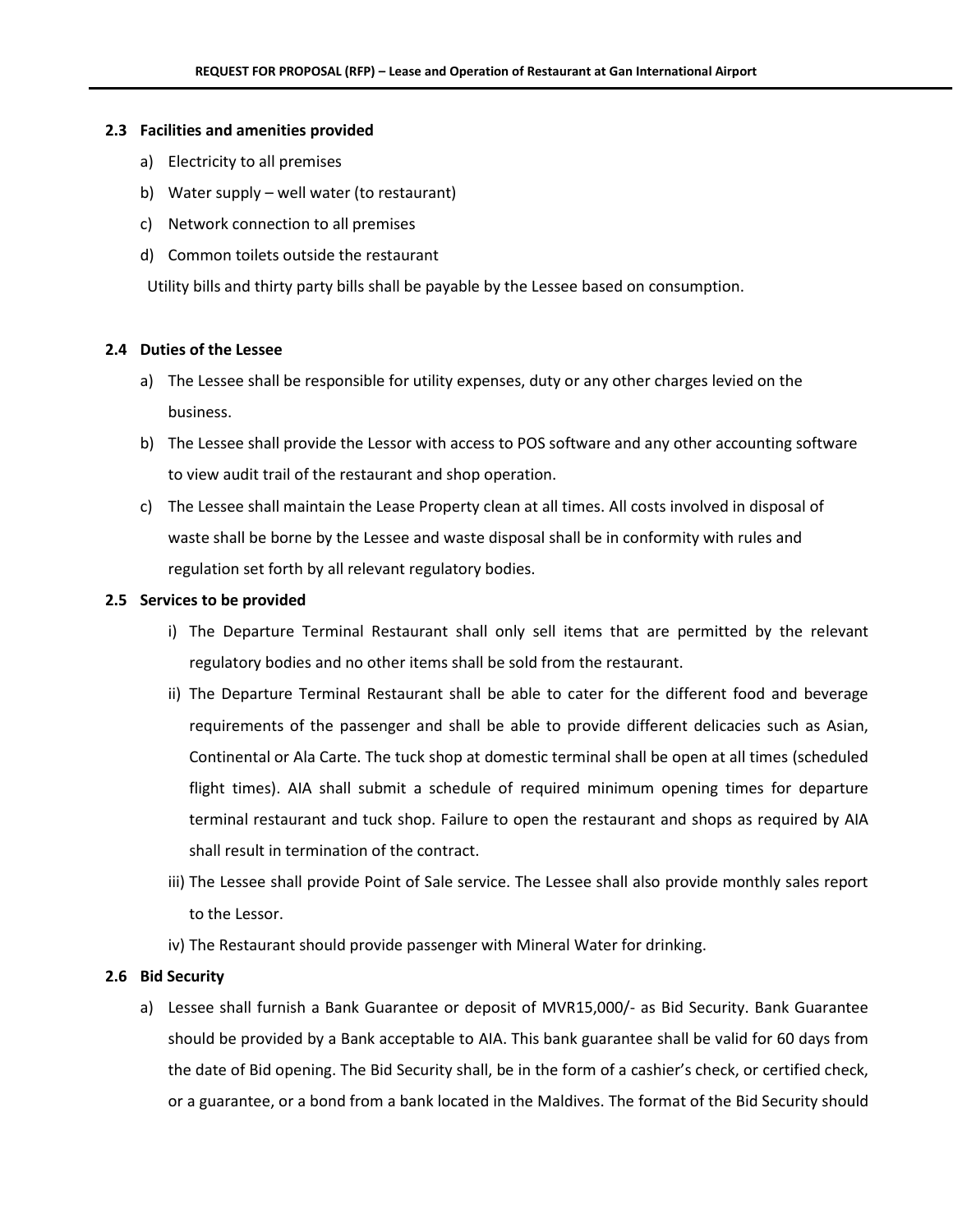be in accordance -with the form of Bid Security included Annex 2 or another form acceptable to the Employer.

- b) The bid securities of unsuccessful bidders will be returned by the company upon signing of agreement with successful Bidder. Bid Security shall not be returned prior to the expiry of the Bid Validity period or signing of the agreements.
- c) Interest shall not be levied on the Bid Security amount.
- d) Bid Security may be forfeited if the Bidder withdraws the Bid after the Bid opening during the period for Bid validity; or does not accept the Correction of Price pursuant to Clause 4.2.

#### **2.7 Eligibility**

- a) Any individual, partnership or a limited liability company that has adequate financial background and expertise.
- b) Individual who are Maldivian Nationals and above 18 (Eighteen) years of age with adequate financial background and expertise.
- c) The Bidder shall specify the primary entity or individual for Bid. AIA shall contact the selected party for all matters relating to the Bid.

#### **2.8 Guidelines for Submitting a Compliant Bid**

- a) The proposals must be submitted by means of a letter and shall be submitted to the address mentioned in Clause 3.1.
- b) The proposal must include the following documents.
	- i) Company registration certificate/ Local investment certificate/Partnership agreement
	- ii) Copy of GST/BPT registration
	- iii) Copy of Trade Permits and any other requirement permits from regulatory bodies
	- iv) Articles and Memorandum of Association for companies.
	- v) Board Resolution or Power of Attorney indicating details of the personnel authorized to sign all documents relating to the bid on behalf of the Bidder, if a company.
	- vi) Business profile of the Bidder
	- vii) Documents proving prior experience in same field of business
	- viii) Financial documents (annual reports for the past 3 years) or documents proving financial capability for new companies.
	- ix) Source of funding and Bank Comfort Letter (if external funding)
	- x) Business plan for the next 03 years (vision and mission, concept, design, marketing strategy, employee training strategy etc.)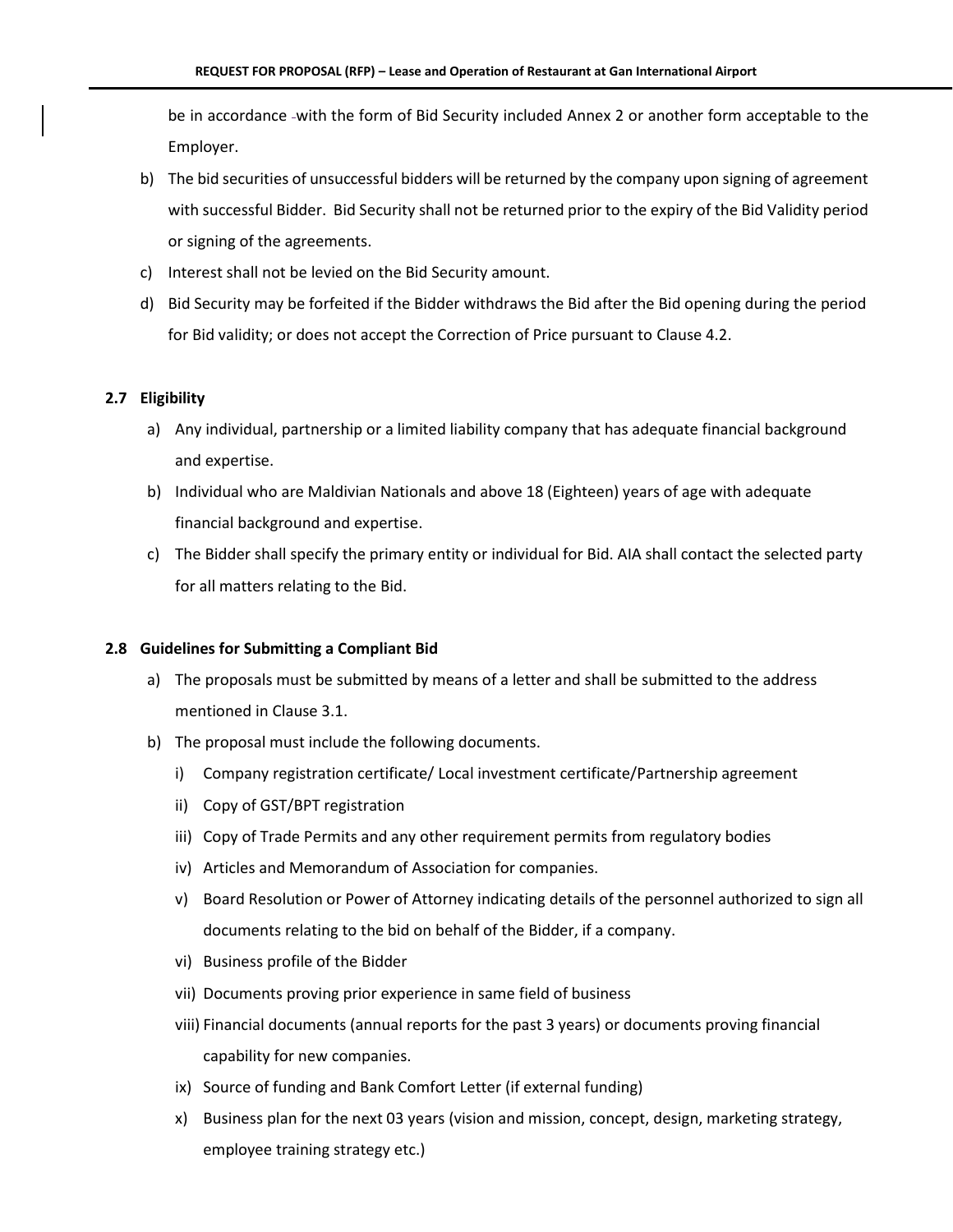- xi) Project schedule
- xii) Bank statement for the past 24 months'/Bank reference letter
- xiii) History of credit facility for the past 12 months, if an individual
- xiv) Bid Security (As in Annex 2)
- xv) Price proposal form (As in Annex 3)

#### **3. SUBMISSION OF THE PROPOSAL**

3.1 The Proposal must be submitted in sealed envelope marked "Lease of space at International Departure Terminal of Gan International Airport for Operation of a Restaurant) and addressed to;

Addu International Airport Pvt Ltd

Building no.100

Gan, Addu City

Maldives

- 3.2 The envelope shall also indicate the Name, Address and Contact number of the Bidder.
- 3.3 The proposal shall include the Price Proposal form as per format in Annex 2.
- 3.4 The proposal shall include Bid security in conformity with clause 2.5 of the RFP.
- 3.5 The checklist in annex 4 of the RFP shall be attached outside the sealed envelope.

#### **3.6 Deadline for submission of Proposal**

- a) Proposal must be received by Addu International Airport Pvt Ltd at the address specified in Clause 3.1 before deadline as per Clause 1.2 of this RFP.
- b) Addu International Airport may, in exceptional circumstances and at its discretion, extend the deadline for submission of Proposal by issuing an Addendum, in which case all rights and obligations of the company and the proponents previously subject to the original deadline will thereafter be subject to the deadline as extended.
- c) Any proposals received after the deadline for Submission of Proposal as stated in Clause 1.2 shall be rejected.

#### **4. BID OPENING AND EVALUATION**

#### **4.1 Bid Opening**

- 4.1.1 AIA will open bids in the presence of designated representatives of the Bidders, who choose to attend. Bids will be opened at the time and date specified in Clause 1.2 of this RFP.
- 4.1.2 Proposals submitted after the deadline will be rejected.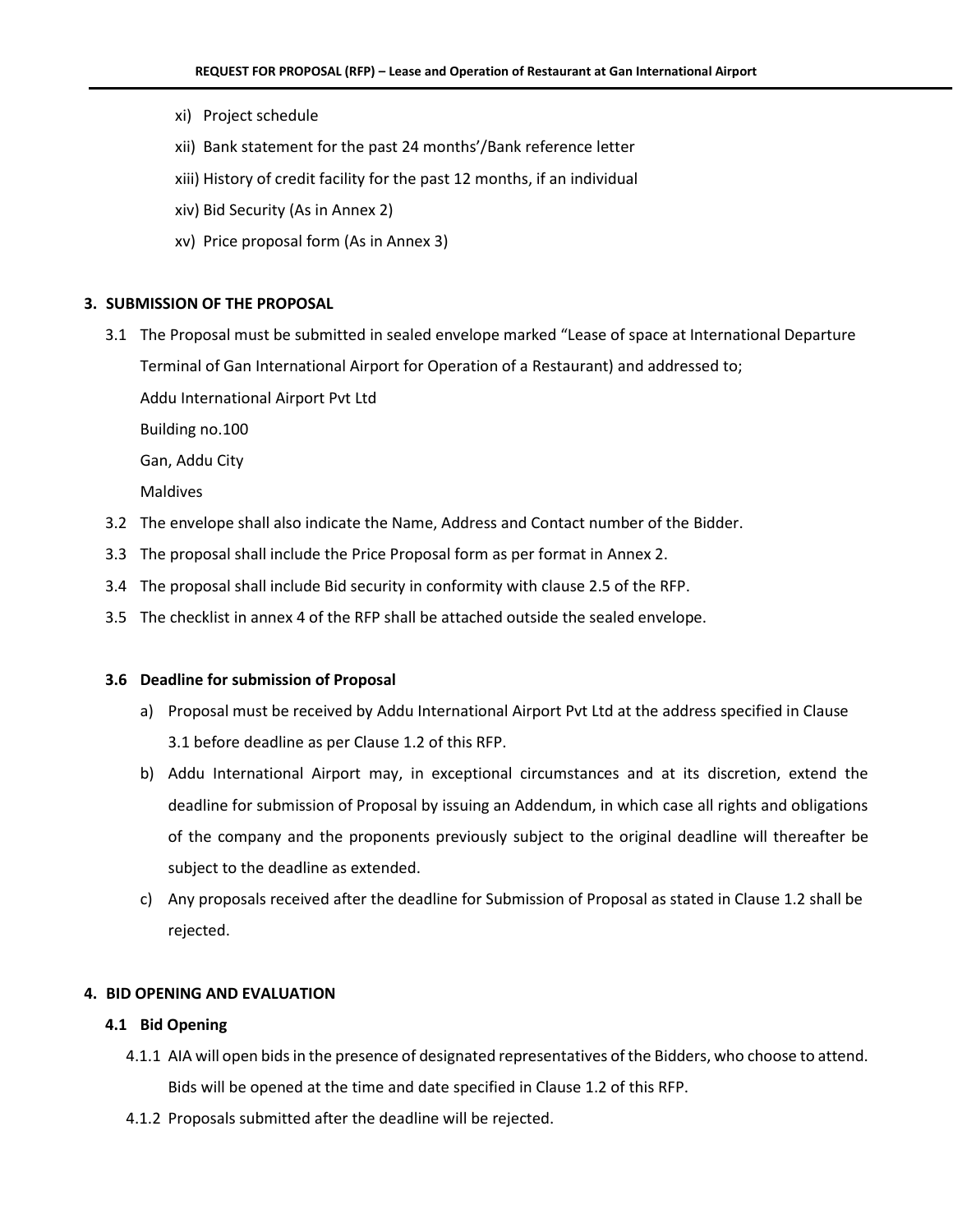- 4.1.3 The bidders' names, the Bid prices, the total amount of each Bid and the presence or absence of Bid Security, and such other details as the Purchaser may consider appropriate, will be announced by the Purchaser at the opening of the bids.
- 4.1.4 AIA shall not disclose, information relating to the examination, clarification, evaluation and comparison of the Proposals and recommendations for the award of a contract, to the Bidders or any other persons not officially concerned with such process until the award to the successful Bidder has been announced.
- 4.1.5 Any effort, direct or indirect, by a Bidder to influence AIA in processing, evaluating and awarding of the Proposals may result in rejection of such Bidder's proposal.
- 4.1.6 To assist in the examination, evaluation, and comparison of bids, the Purchaser may, at the Purchaser's discretion, ask any Bidder for clarification of the Bidder's Bid, including breakdowns of unit rates. The request for clarification and the response shall be in writing or by cable, telex, or facsimile, but no change in the price or substance of the Bid shall be sought, offered, or permitted except as required to confirm the correction of arithmetic errors discovered by the Purchaser in the evaluation of the bids in accordance with Clause 4.2 of this RFP.

#### **4.2 Bid Evaluation**

#### 4.2.1 **Examination of Bids and Determination of Responsiveness**

- a) Prior to the evaluation of bids, a Preliminary evaluation will be carried out to determine whether each Bid (a) meets the eligibility criteria defined in Clause 2.6 of this RFP; (b) has been properly signed; (c) is accompanied by the required securities specified in Clause 2.5; and is substantially responsive to the requirements of the bidding documents.
- b) If a Bid is not substantially responsive, it will be rejected by the Purchaser, and may not subsequently be made responsive by correction or withdrawal of the non-conforming deviation or reservation.

#### 4.2.2 **Correction of Errors**

- a) Bids determined to be substantially responsive will be checked by the Purchaser for any arithmetic errors. Where there is a discrepancy between the amounts in figures and in words, the amount in words will govern.
- b) Where there is a discrepancy between the unit rate and the line item total resulting from multiplying the unit rate by the quantity, the unit rate as quoted will govern, unless in the opinion of the Purchaser there is an obviously gross misplacement of the decimal point in the unit rate, in which case the line item total as quoted will govern, and the unit rate will be corrected.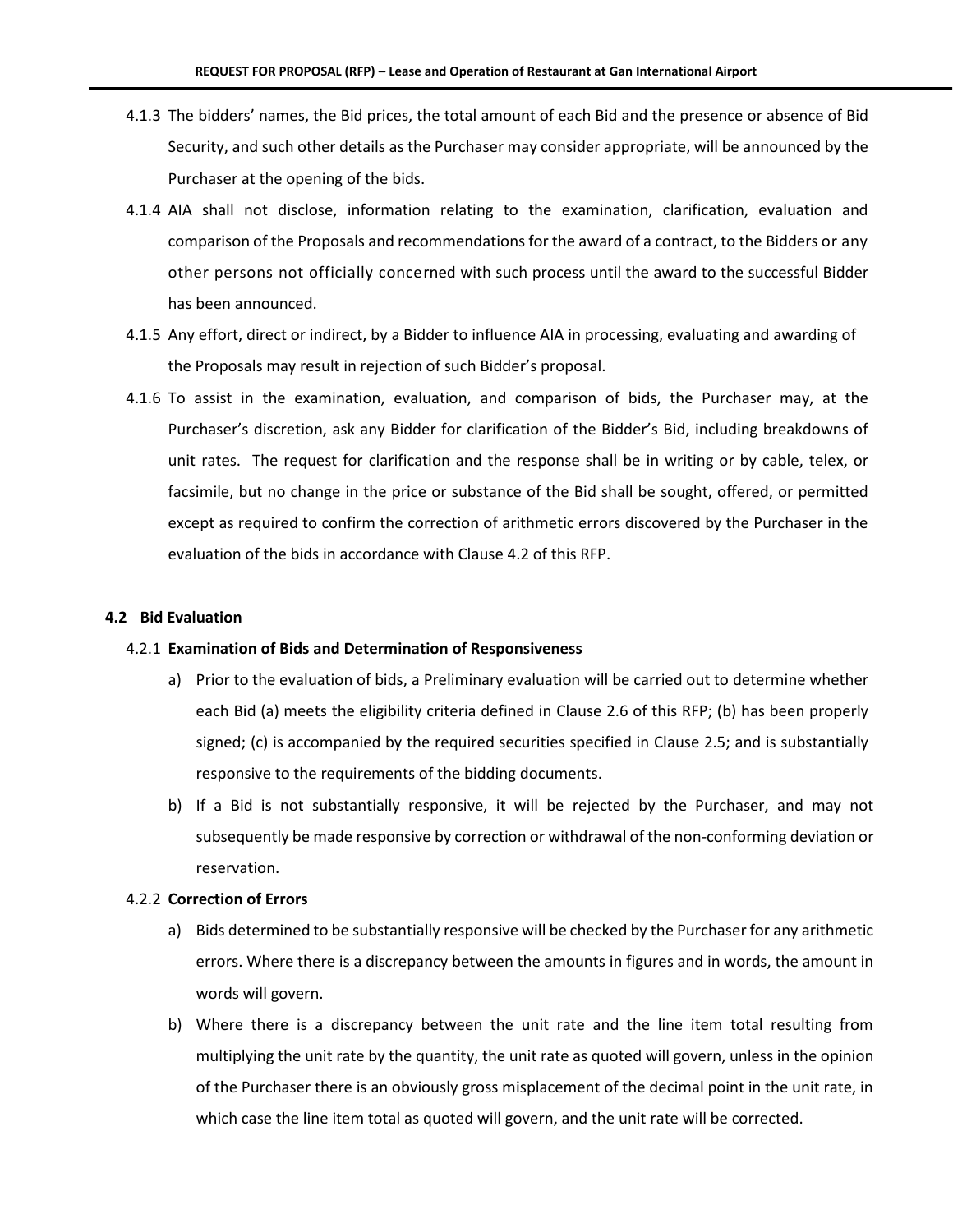c) The amount stated in the Bid will be adjusted by the Purchaser in accordance with the above procedure for the correction of errors and, with the concurrence of the Bidder, shall be considered as binding upon the Bidder. If the Bidder does not accept the corrected amount, the Bid will be rejected, and the Bid Security may be forfeited in accordance with Sub-Clause 2.5(d).

#### 4.2.3 **Evaluation**

Only responsive bids as per Clause 4.2.1 shall be compared and evaluation. All responsive Bids shall be evaluated on the following basis for a total maximum of 100 points (pts). Points shall be given according to the following.

- a. **Rent** (Percentage of the total score is 50%)
	- i) In allocating points under this criterion, the Net Present Value (NPV) of the proposed value shall be considered.
	- ii) Formula for NPV is as follows:

$$
\text{NPV} = \sum_{0}^{n} \frac{1}{(1+r)^n}
$$

 $N =$  number of years

$$
I = \text{Rent}
$$

 $R = Discount Rate$  (a discount rate of 10% is applied)

- iii) The minimum rate per sq. ft is MVR… Any proposal with less than the said minimum rate shall be disqualified.
- iv) The Bidder with the highest NPV will be allocated the maximum points and points for the remaining bidders will be allocated on a pro-rata basis with the highest NPV as a base.

#### **b. Experience in the Relevant Field (Percentage of the total score is 20%)**

- i) Points for experience will be evaluated depending on the period the Bidder has been in relevant field of business.
- ii) Bidder shall submit documents to prove that they have been operating in the sector (Trade Permits, Company Registration, GST certificates etc.)

#### **c. Financial Capability (Percentage of Total Score 15%)**

- i) Points for financial capability shall be allocated based on the financial documents submitted. These documents shall specify the source of funding. Reference letters/Comfort letters will carry additional points.
- ii) Source of funding needs to specified

#### **d. Business Plan (Percentage of Total Score 15%)**

i) Business Plan should address the mission and vision, marketing plan, concept and design.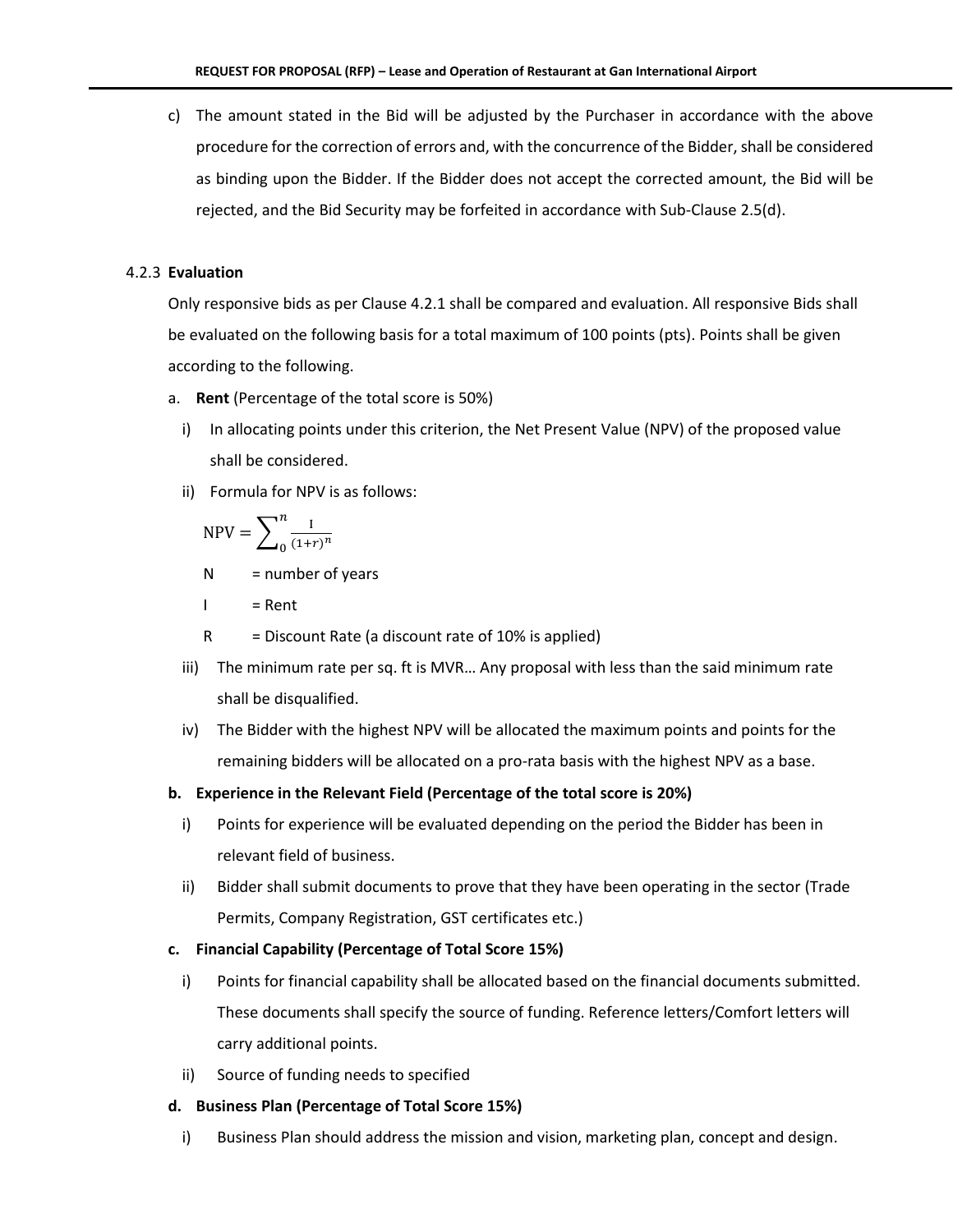#### **5. AWARD OF CONTRACT**

#### **5.1 Award**

- 5.1.1 AIA shall award the contract to the Bidder whose Bid has been determined to be substantially responsive to the RFP and who has scored the highest points in the evaluation.
- 5.1.2 AIA reserves the right to accept or reject any Bid, and to cancel the bidding process and reject all bids, at any time prior to the award of Contract, without thereby incurring any liability to the affected Bidder or bidders or any obligation to inform the affected Bidder or bidders of the grounds for such action.
- 5.1.3 The Bidder whose Bid has been accepted will be notified of the award prior to expiration of the Bid validity period by cable, telex, or facsimile confirmed by registered letter. This letter (hereinafter and in the Conditions of Contract called the "Letter of Acceptance") will notify the Bidder of the acceptance of his Bid indicating the Bid Amount.

#### **5.2 Lease Deposit**

- 5.2.1 The successful Bidder shall pay a Security Deposit amounting to three months' rent within 07 (seven) working days upon receipt of Letter of Acceptance and prior to signing of the Agreement.
- 5.2.2 Failure to pay the deposit shall result in annulment of the award of contract.

#### **5.3 Signing of the Agreement**

- 5.3.1 At the time of notification of award, AIA shall send the successful Bidder the Agreement.
- 5.3.2 Within 07(seven) days of the receipt of the Agreement, the successful Bidder shall sign the Agreement and return it to AIA.
- 5.3.3 Upon execution of the agreement AIA will notify the other Bidders, that their Bids have been unsuccessful and duly return the Bid Security.

#### **5.4 Corrupt or Fraudulent Practices**

- 5.4.1 Addu International Airport Pvt Ltd requires that the staff, as well as Tenderers, suppliers, and contractors and their subcontractors, observe the highest standard of ethics during the procurement and execution of such contracts. In pursuance of this policy;
	- i) "corrupt practice" is defined as the offering, giving, receiving or soliciting, directly or indirectly, of anything of value to influence improperly the actions of another party;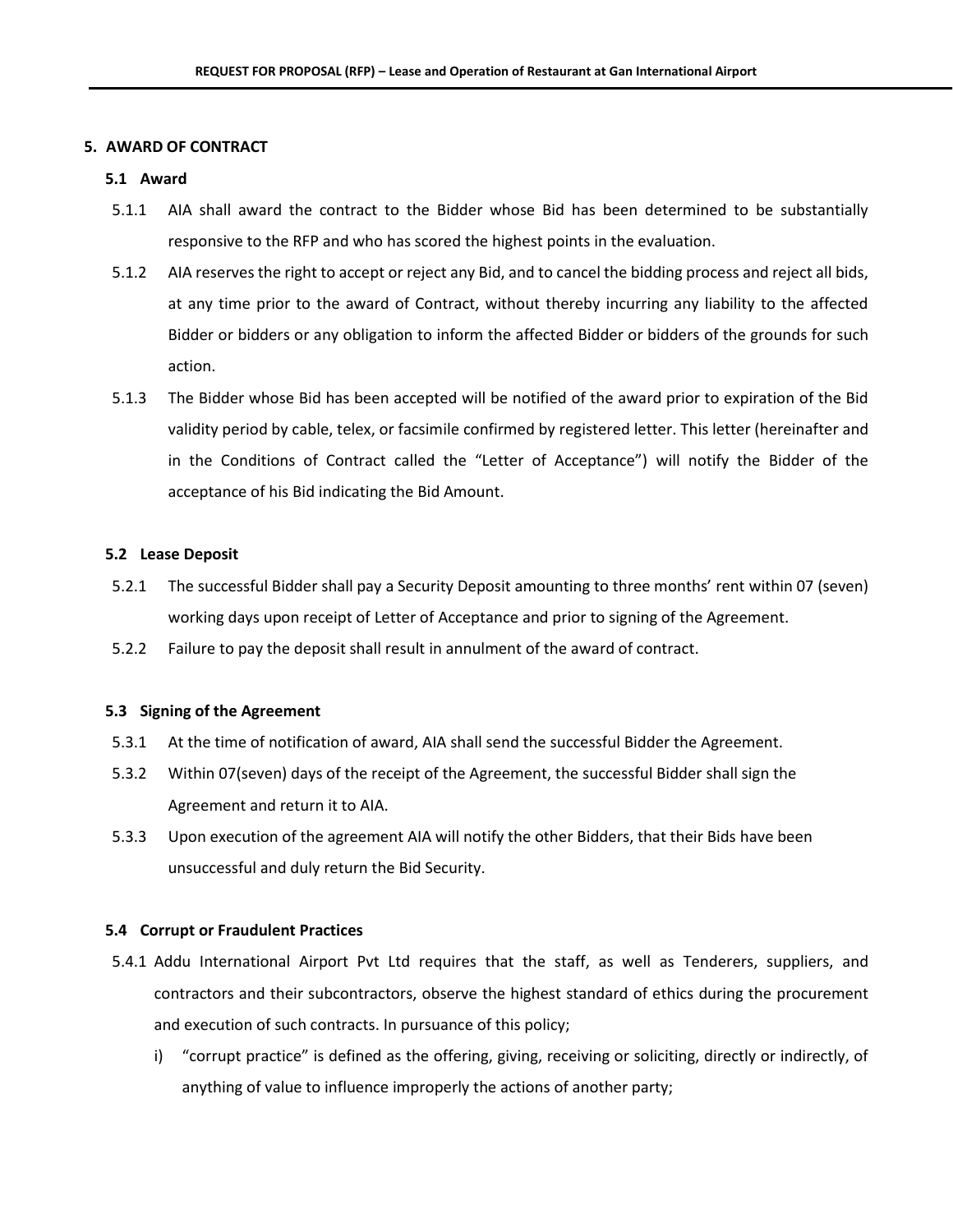- ii) "fraudulent practice" is defined as any act or omission, including a misrepresentation, that knowingly or recklessly misleads, or attempts to mislead, a party to obtain a financial or other benefit or to avoid an obligation;
- iii) "collusive practice" is defined as an arrangement between two or more parties designed to achieve an improper purpose, including to influence improperly the actions of another party;
- iv) coercive practice" is defined as impairing or harming, or threatening to impair or harm, directly or indirectly, any party or the property of the party to influence improperly the actions of a party;
- 5.4.2 AIA will reject a proposal for award if it determines that the bidder recommended for award has, directly or through an agent, engaged in corrupt, fraudulent, collusive or coercive practices in competing for or executing the contract in question. In such cases, the Bidder shall be declared ineligible to be awarded a contract from AIA either indefinitely or for a period of time.
- 5.4.3 AIA has the right to terminate contract if it determines at any time that representatives of the Procuring Entity engaged in corrupt, fraudulent, collusive, or coercive practices during the procurement or the execution of that contract, after giving 14 days' notice to the Bidder.

#### **6. FURTHER INFORMATION**

For further information regarding the submission of proposals, please send email or queries before 14:00hrs on 12<sup>th</sup> April 2018 to the following address

Mr. Ahmed Shafeeq (Terminal Operations Manager) Addu International Airport Pvt Ltd Building no. 100 Gan Addu City Tel: (960) 6898010/ (960) 6898515 Email: a.shafeeq@ganairport.aero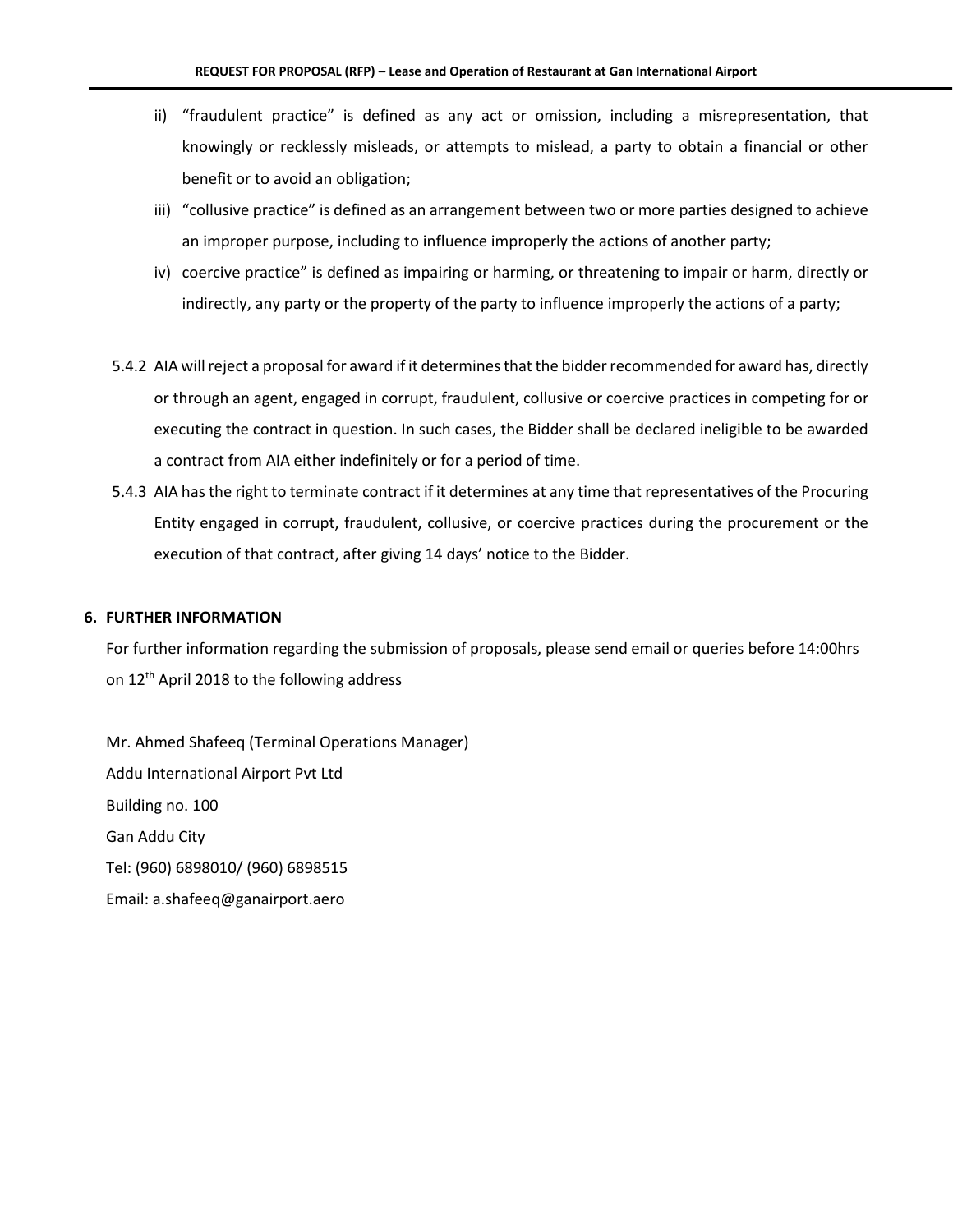### **Map and Layout of Restaurant**



### RESTAURANT & TOILET BLOCKS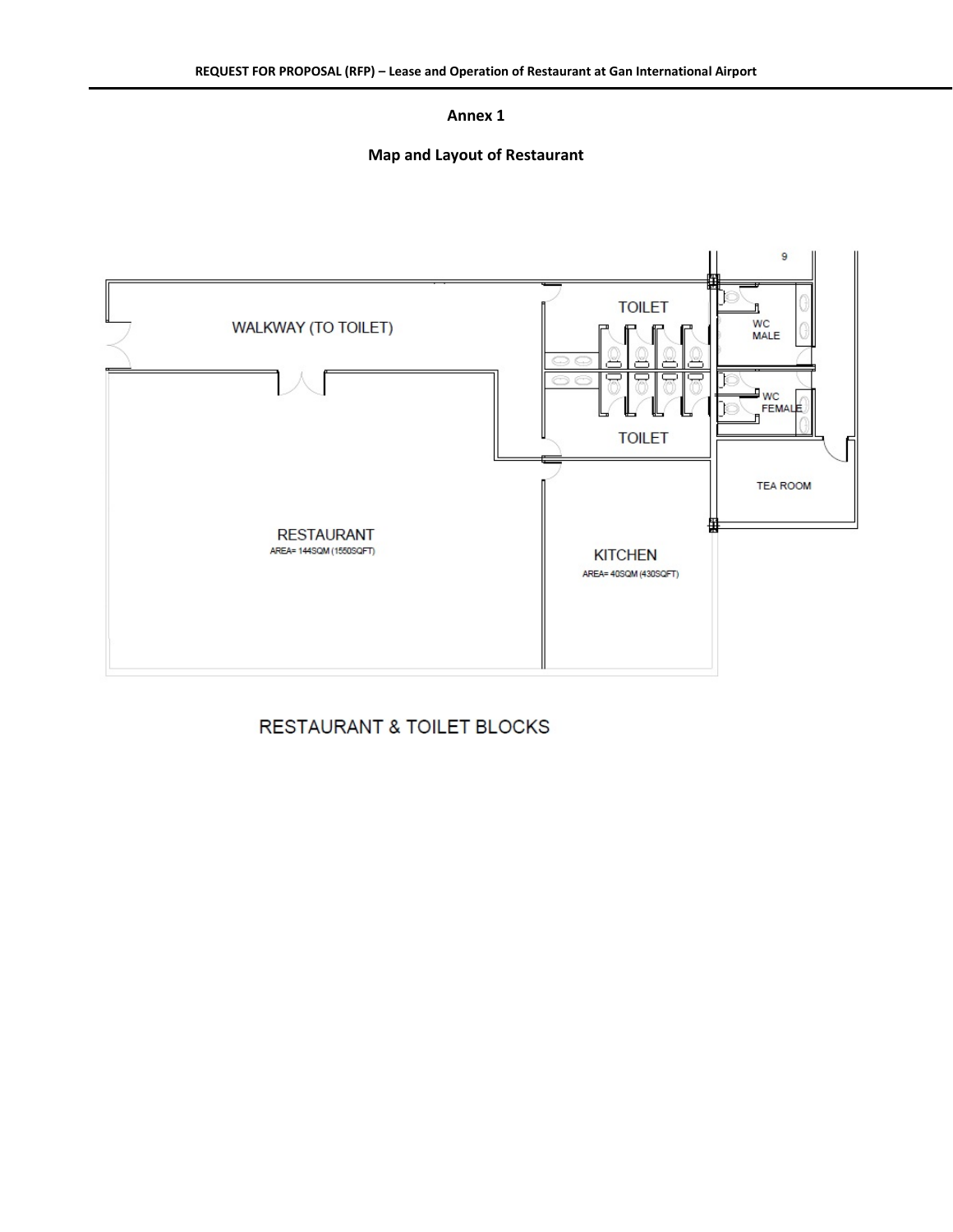#### **Bid Security Format**

WHEREAS, [insert name of Bidder] (hereinafter called "the Bidder") has submitted his Bid dated to Lease and operate a Restaurant at International Departure Terminal of Gan International Airport (hereinafter called "the Bid").

KNOW ALL PEOPLE by these presents that We [insert name of Bank] of [insert name of country] having our registered office at (insert Registered Address). (hereinafter called "the Bank") are bound unto Addu International Airport Pvt Ltd (hereinafter called "the Lessor/Landowner") in the sum of MVR15,000/- (Maldivian Rufiyaa Fifteen Thousand only) for which payment well and truly to be made to the said Lessor/Land Owner, the Bank binds itself, its successors, and assigns by these presents.

SEALED with the Common Seal of the said Bank this ……. day of …………….20…………….

THE CONDITIONS of this obligation are:

(1) If, after Bid opening, the Bidder withdraws his Bid during the period of Bid validity specified in the Form of Bid; or

(2) If the Bidder having been notified of the acceptance of his Bid by the Lessor/Land Owner during the period of Bid validity:

- (a) Refuses to accept the award;
- (b) Fails or refuses to pay the Lease Deposit, which is (equivalent to three month's rent) proposed by the bidder; or
- (b) fails to execute terms and conditions of the Lease agreement; or
- (c) does not accept the correction of the Bid Price pursuant to Clause 4.2 of the Request for Proposal,

We undertake to pay to the Lessor/Land Owner up to the above amount upon receipt of his first written demand, without the Lessor's/Land Owner's having to substantiate his demand, provided that in his demand the Purchaser will note that the amount claimed by him is due to him owing to the occurrence of one or any of the three conditions, specifying the occurred condition or conditions.

This Guarantee will remain in force up to and including the date ……………. Days after the deadline for submission of bids as such deadline is stated in the Instructions to Bidders or as it may be extended by the Lessor/Land Owner, notice of which extension(s) to the Bank is hereby waived. Any demand in respect of this Guarantee should reach the Bank not later than the above date.

This Guarantee shall be governed by and construed in accordance with the laws of Republic of Maldives

Date…………………………… Signature of the Bank

Witness ……………………… Seal

[signature, name, and address]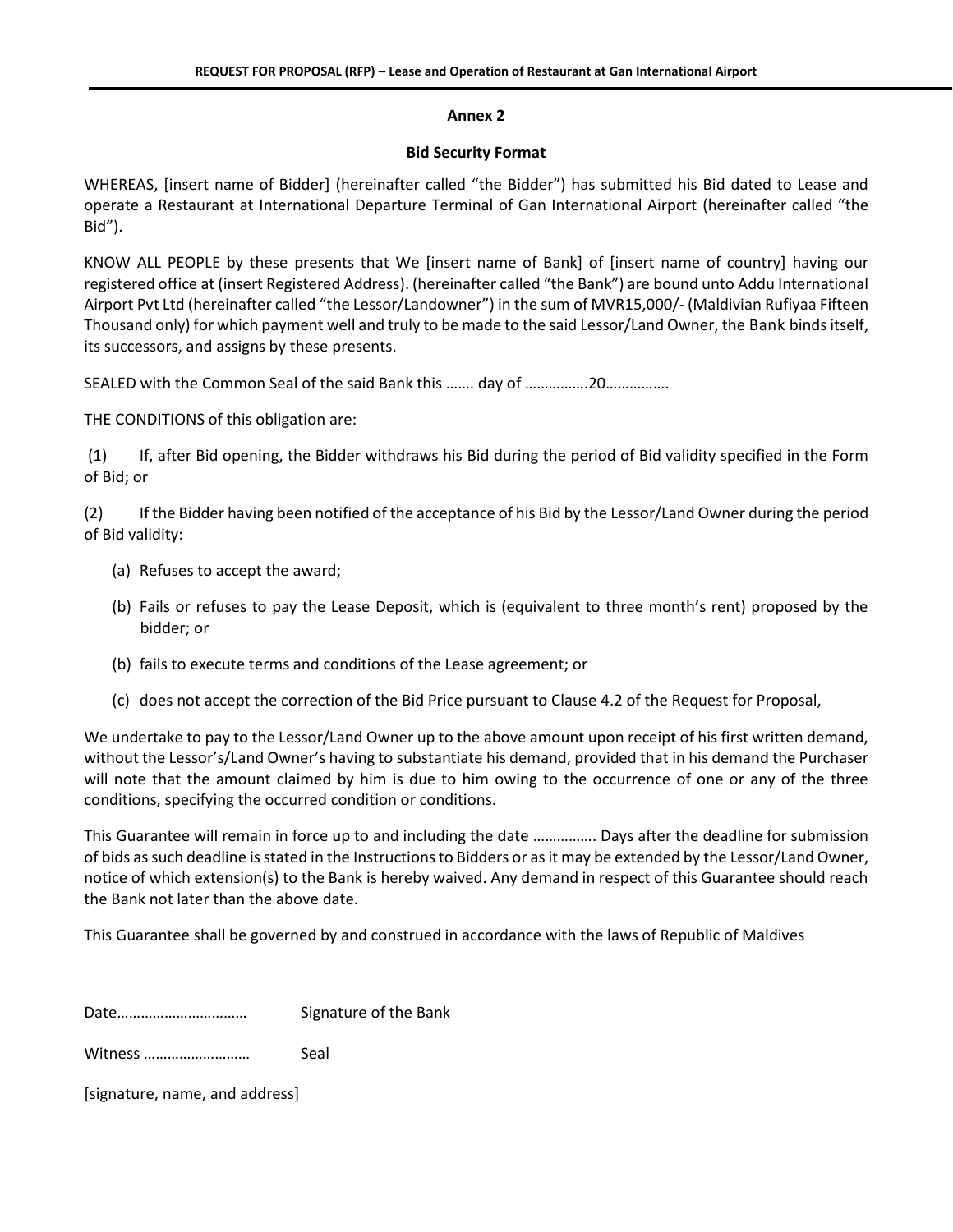#### **Price Proposal Form**

Ms. Rimna Hassan Deputy General Manager Addu International Airport Pvt Ltd Addu City, Maldives

Dear Madam,

Having examined the Request for Proposal (RFP) including all addendum issued in connection with this Request for Proposal (RFP), I/ we, (insert the company name and registration no./name, id card no. and address) the undersigned, offer to lease and operate a Restaurant at International Departure Terminal of Gan International Airport.

Proposed Rent:

| $1st$ Year (per sq.ft/per month)           | ٠<br>(Amount in Words) |
|--------------------------------------------|------------------------|
| $2^{nd}$ Year (per sq.ft/per month)        | (Amount in Words)      |
| 3 <sup>rd</sup> Year (per sq.ft/per month) | (Amount in Words)      |

I/We undertake to pay the proposed rent for three years if the proposal is accepted.

I/We We agree to abide by this Bid for the period of 60 days from the date fixed for receiving the same, and it shall remain binding upon us and may be accepted at any time before the expiration of that period.

I / We confirm that I/We understand and agree to all terms and conditions of this Proposal. I/We understand that any deviation from any of the clauses will result in disqualification of this Proposal.

I/We understand that unless and until a formal Agreement is prepared and executed this Proposal, together with your written acceptance thereof, shall constitute a binding contract between us.

I/We confirm that I/We have not been associated in any way, directly or indirectly, with an employee or a member of the Board of Directors of Addu International Airport Pvt Ltd, in the preparation of this Proposal.

I/We understand We understand that Addu International Airport Pvt Ltd is not bound to accept the highest or any Proposal you may receive.

Signed by …………………………………………………. (company seal)

in the capacity of ……………………………………………duly authorized to sign bids for and on behalf of

…………………………………………….

Name and Address of Signatory

…………………………………………………………………………………………………………